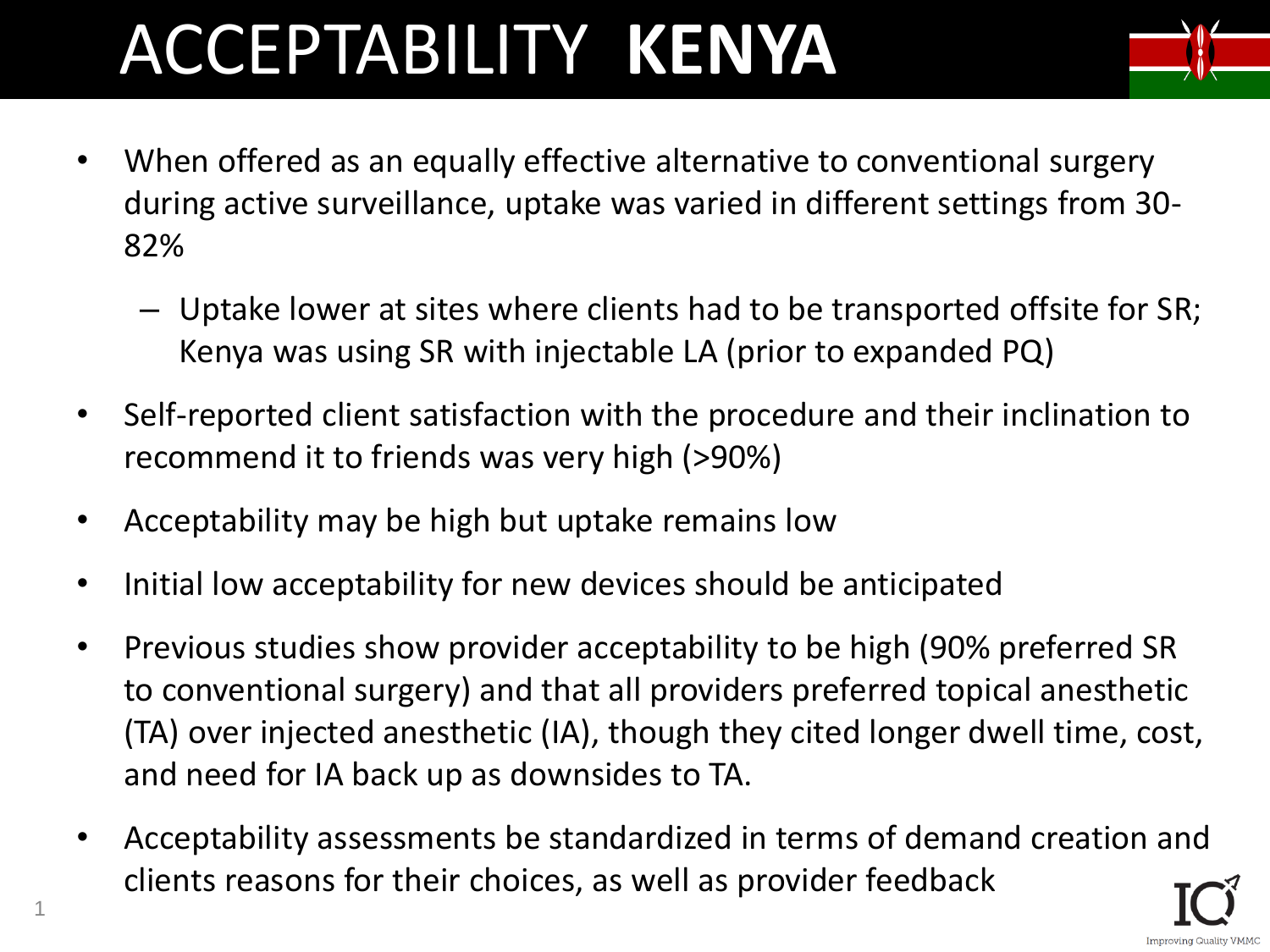## ACCEPTABILITY **MALAWI**

- Incorporated SR within program local language community mobilization (targeted messages, dedicated mobilizers)
- **High client acceptability:** 1,717 clients (252 in training, 1465 in AAES) all removed on time, 2 moderate AEs (bleeding)
	- More acceptable to clients 14-19 yrs in and out of school (driven by peer word of mouth) and those aged 20-24 running small business
	- Clients cite ability to continue doing activities with device in situ, lack of sutures, review/removal in one step as advantages
	- Client experience with sizing: if SR is too small, pain within 7 days due to pressure; if SR is too large, increase chance of bleeding and ring may fall off.
- **High provider acceptability:** motivated by the easy/faster procedure especially when there is high demand; follow up not intensive as for conventional surgery
- Common acceptability barriers: pain during erection and removal; use of EMLA pain during placement even when EMLA was applied to full shaft and inner/outer foreskin
	- Attempted health education on the process of device placement and use in addition to counseling
- **Key learnings:** Use of dedicated mobilizers, client provider contacts and use of local language in messaging